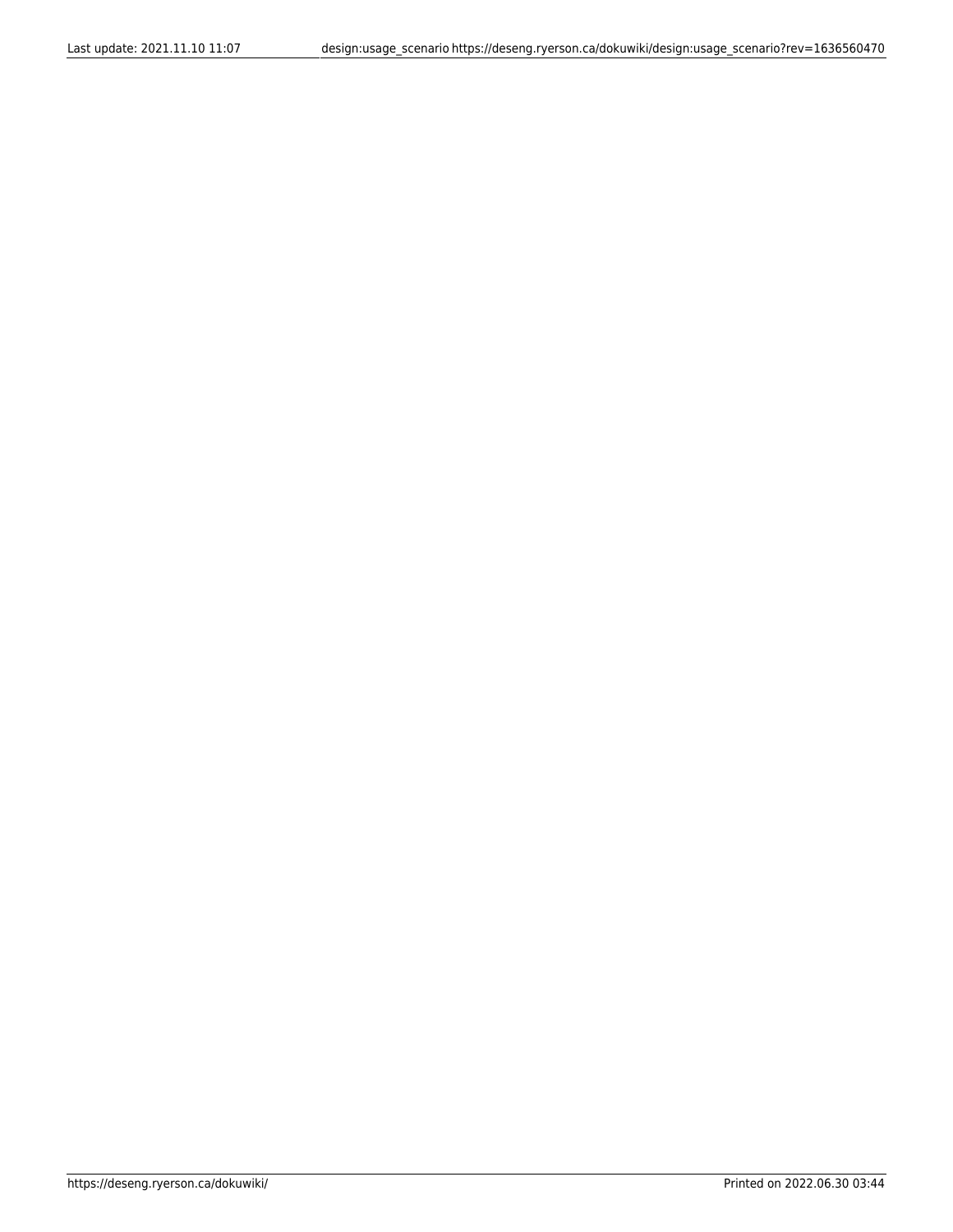# **Usage Scenario**

A *usage scenario* is a functional description of how a product might be used by an external agent, used to analyze designs.

## <span id="page-2-0"></span>**What is a usage scenario?**

## <span id="page-2-1"></span>**A way to describe the steps to achieve a goal**

A usage scenario (US) is a step-by-step description of one way in which an intervention might be used. The US describes the steps that an external agent might take to achieve a goal using it; they represent how a product is intended to be used.

Usage scenarios typically cover three main stages of any part of a product's life be it manufacturing, use, maintenance, or end-of-life. Our focus in this design course will be on the use stage of the product lifecycle. For our purposes, the three stages covered by USs are:

- 1. **Initialization.** This involves all the steps needed to get a product ready for use.
- 2. **Use.** This involves the steps executed to actually use the product.
- 3. **Finalization.** This involves all the steps needed to clean/store/put-away the product.

### <span id="page-2-2"></span>**Usage scenarios are annotated diagrams**

A US can take many forms. In engineering, we prefer to use flowchart-like diagrams to describe the steps in the scenario. To prevent diagram clutter, if there is essential information beyond just naming a step, we tend to use footnotes, endnotes, or (in software) links to other documents. The US itself should focus on the overarching, high-level view of how different steps fit together into an overall process.

A US diagram **must** be annotated in particular ways to connect it to other parts of your project.

A properly annotated US includes the following.

- 1. Each box/node/step in the diagram must have a unique identifier of the form US.S.N, where
	- $\circ$  US is a unique numeric identifier for the US (starting at 1);
	- $\circ$  S is either 1 (for initialization), 2 (for usage), or 3 (for finalization); and
	- $\circ$  N is a unique preferably sequential integer identifying a specific step.
	- Examples:
		- 3.1.5 names the 5th step of the initialization stage of US 3, and
		- 1.2.14 names the 14th step of the usage stage of US 1.
	- $\circ$  In the US diagram itself, you can omit the US part of the ID to save space. However, when referring to a specific US step elsewhere in your report, you **must** include the US ID to distinguish it from other USs.
- 2. The three stages may appear together in a single figure. However, if the US gets large, it makes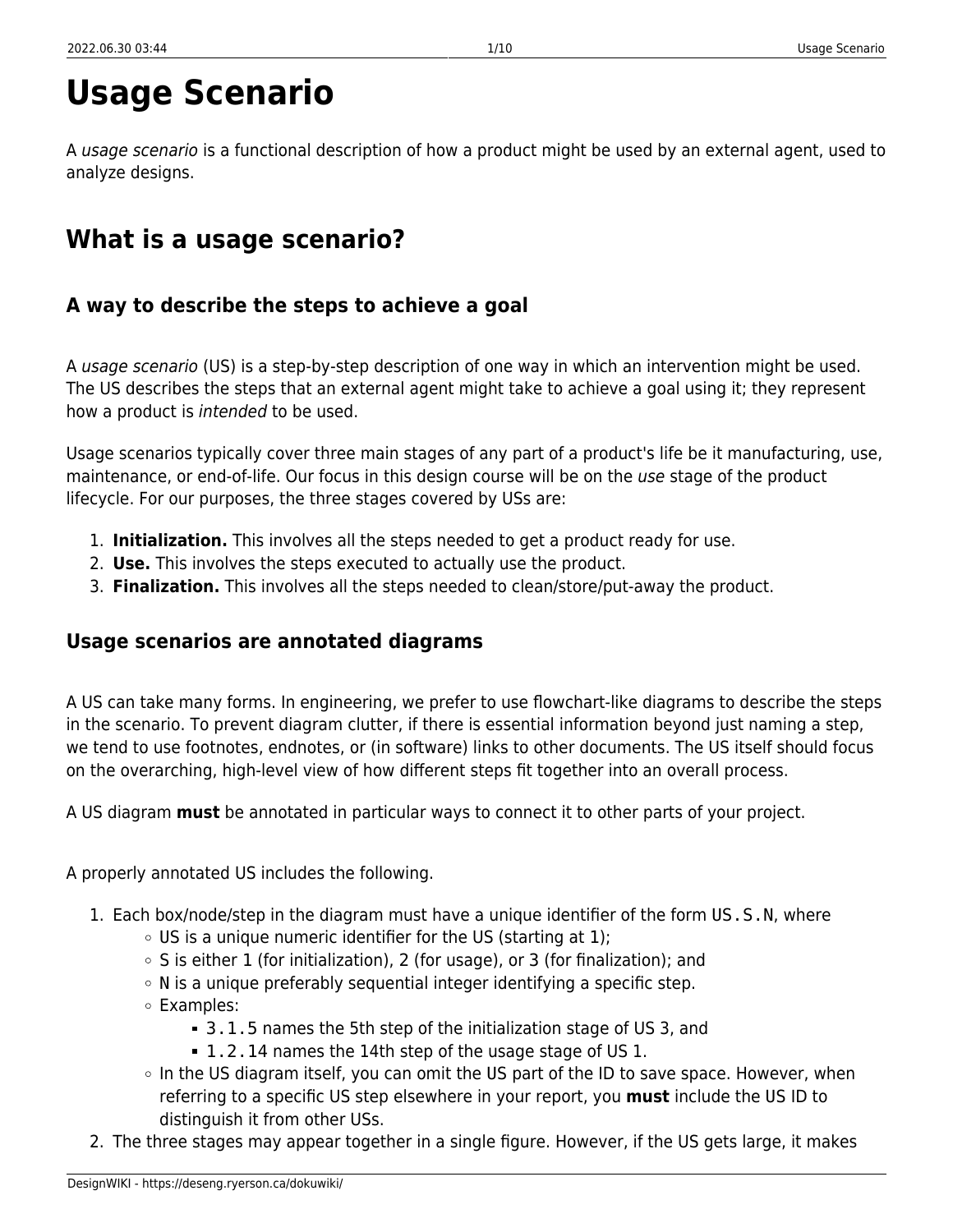sense to break the diagram into three figures, one for each stage.

- 3. Some optional text, written in [extended point form,](https://deseng.ryerson.ca/dokuwiki/teaching:extended_point_form) to highlight points of interest about key steps in the US.
	- You can use the numbering system of the steps in the US diagram to index a numbered list of key points.

### <span id="page-3-0"></span>**Usage scenarios capture HMILs**

Ideally, each step in a US represents nothing more than a single [human-machine interaction loop](https://deseng.ryerson.ca/dokuwiki/design:human-machine_interaction_loop). It may take multiple passes through the HMIL to achieve the goal of a given US step.

For example, consider the first step of the US shown in Figure [1](#page--1-0) below: Grasp blender. During execution of this step, the following HMIL happens:

- 1. the user observes the blender,
- 2. the user determines (cognitively) how and where to grasp it,
- 3. the user moves so as to position their hands and actually grasp it; then
- 4. the blender experiences pressure exerted by the user's hands,
- 5. the blender deforms (hopefully only ever so slightly) in response to the user's hand pressure, and
- 6. the blender provides resistance and haptic response to the user, informing the user that they have made contact with the blender.
- 7. the user realizes (cognitively) that their grasp is not good.
- 8. loop to step 3.

This is just what an HMIL is.

If you cannot imagine a HMIL loop for each step in a US, then you're doing something wrong.

### <span id="page-3-1"></span>**Usage scenarios are functional**

Since we do not know (yet) exactly what the intervention will look like, we must keep the usage scenarios [functiona](https://deseng.ryerson.ca/dokuwiki/design:function)l in nature; that is, **usage scenarios must make no commitment to structural aspects of the intervention**.

#### *Exercise for the Reader*

Consider the differences between an [old personal digital assistant](https://deseng.ryerson.ca/dokuwiki/design:palm_pilot_requirements_case_study)<sup>[1\)](#page--1-0)</sup> and a [typical agenda](https://quovadisplanners.com/catalog/business). While they are completely different structurally, they are functionally identical, and so would have the same basic USs.

Sketch out the US for typical usage for both a PDA and an agenda to prove it to yourself.

USs are context specific, and so are typically framed with respect to one or more [Personas](https://deseng.ryerson.ca/dokuwiki/design:persona) and a [SUC,](https://deseng.ryerson.ca/dokuwiki/design:suc)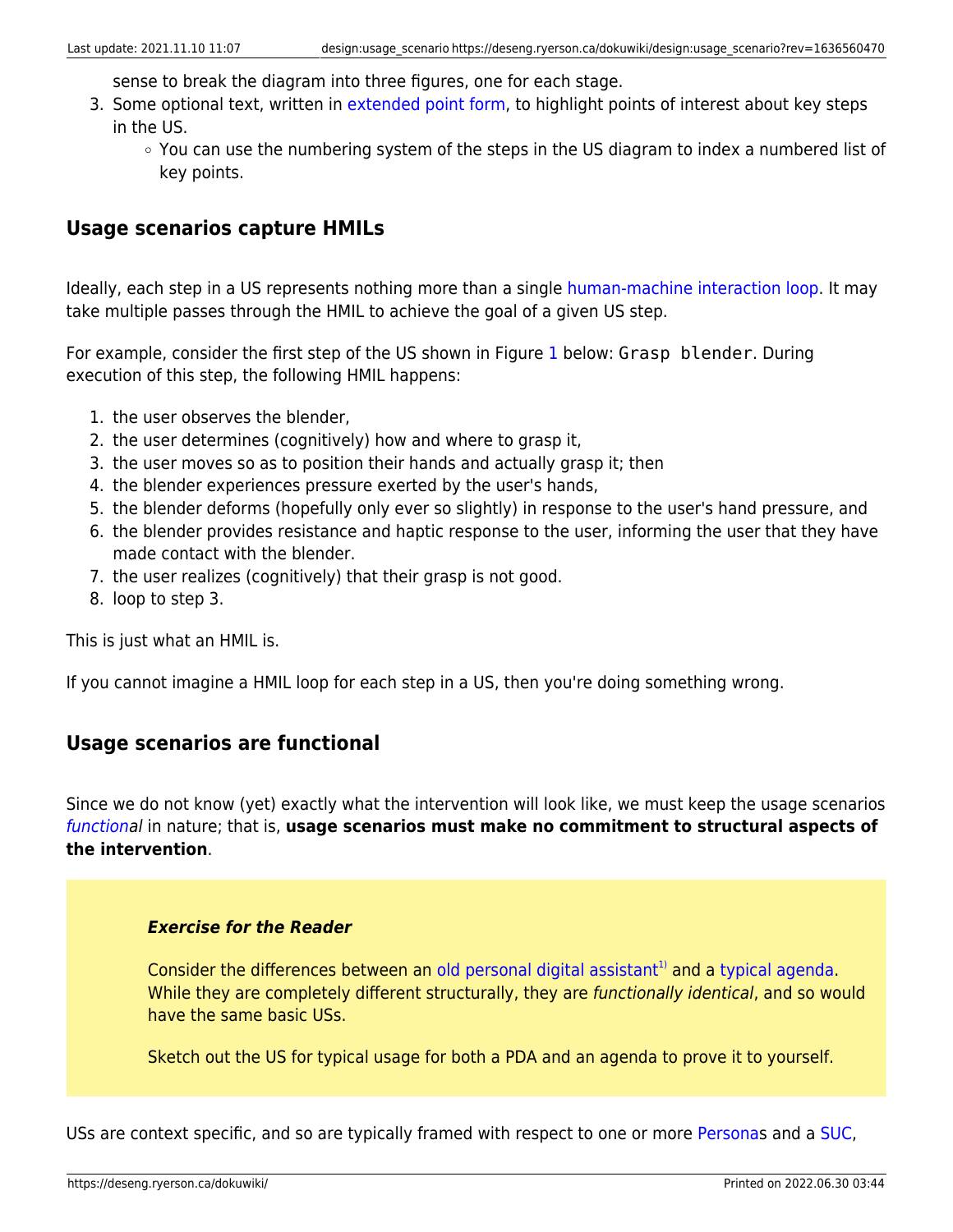Despite their functional nature, USs must be quite specific and treat specific activities and tasks, in an "intended" way in which the intervention ought to be used.

Think of a US as a flowchart version of an operating manual that doesn't refer to product's parts but only to the functions they execute.

Since you are working on a specific concept, you may well have made commitments in the concept to specific structures. For instance, if you're designing a way to blend foods, your concept may include buttons to select speeds, etc. However, you may find that you need to replace the buttons with a dial.

- To avoid unnecessary edits to the USs, it's best to keep them functional and not to refer to specific embodiments.
- In this example, select speed is a better way to describe a task in a US than push the required speed button.

The table below contains other examples of how to avoid structural statements in USs.

| <b>STRUCTURAL DESCRIPTOR</b>                                                           | <b>FUNCTIONAL DESCRIPTOR</b>   |  |
|----------------------------------------------------------------------------------------|--------------------------------|--|
| Push the elevator call button.                                                         | Request an elevator car.       |  |
| Turn the blender's speed control to the desired setting. Set the speed of the blender. |                                |  |
| Lift the car's hood.                                                                   | Access the car's power system. |  |
| Turn the deadbolt.                                                                     | Lock the access system.        |  |

Table 1: Examples of structural vs functional US steps.

## <span id="page-4-0"></span>**Usage scenarios give operational overview**

There are many different USs for a given design intervention. For instance, consider a photocopier. There could be several possible USs just to cover how end users may use the machine:

- making copies of documents;
- scanning documents to PDF format rather than to paper copies;
- refilling the paper trays;
- and so on.

Then there are USs for users who maintain the photocopier: clearing a jam; replacing toners and fixers; replacing broken rollers; and so on. Some of these tasks might be performed by "users" but others will only be done by qualified maintenance personnel. Even just a moderately complex design could involve dozens, or hundreds, or even thousands of USs.

In this course, you only need demonstrate sufficient mastery of the basics of US construction and specification, so make sure you prioritize quality of the US over its breadth and scope.

This also speaks to the need to keep USs well-organized.

- In the example above, there might be many steps common to multiple USs.
- Depending on the complexity of the intervention, one might have to have separate USs for the common steps to avoid potentially disastrous duplication of information.
- One can use [typical flowcharting conventions](https://en.wikipedia.org/wiki/Flowchart) to show where two different USs connect to one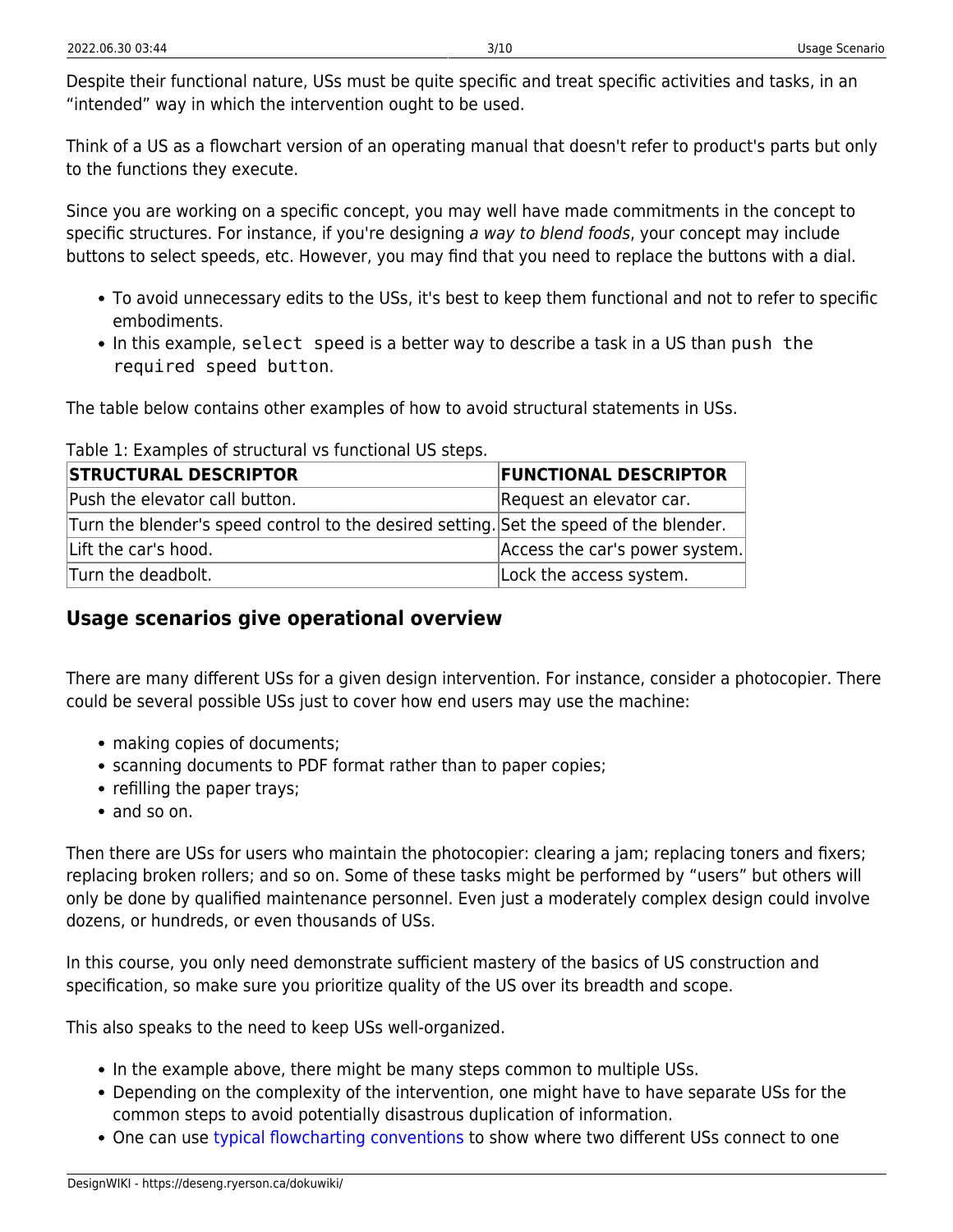another.

### <span id="page-5-0"></span>**Usage scenarios identify failures that lead to interaction errors**

A US represents all the steps needed for an intervention to help a user reach a goal. Each step in a US represents one [HMIL.](https://deseng.ryerson.ca/dokuwiki/design:hmil) Thus, a US is a comprehensive tool to look for [interaction errors](https://deseng.ryerson.ca/dokuwiki/design:interaction_error) as well as product failures.

Once you have a good US, you can then focus on each step, thinking of it as an HMIL, and consider the many ways that the intervention could fail and/or that the intervention might mismatch the user's abilities and needs.

You can embed the most significant or likely failures and errors directly into your US to document them.

You may not be able to eliminate every potential product failure and interaction error, but you may be able to find ways to mitigate them - manage them in some reasonable way so that the failure or error does not lead to bad outcomes.

While no one can ever fully predict the ways in which a product can fail, it is a matter of engineering professionalism for designers to be diligent in seeking out potential failures and trying to mitigate them.

Students need not try to find every possible failure and error of an intervention. However, they must show that they are aware of the potential for these undesirable events, and able to qualitatively identify the most significant / most likely failures and errors that might occur.

## <span id="page-5-1"></span>**How do you construct a usage scenario?**

Given the [design roadmap](https://deseng.ryerson.ca/dokuwiki/design:design_roadmap), a US is specified for a given [design concept,](https://deseng.ryerson.ca/dokuwiki/design:design_concept) a given [Persona](https://deseng.ryerson.ca/dokuwiki/design:persona), and a given [SUC.](https://deseng.ryerson.ca/dokuwiki/design:suc)

This means there will be as many USs as there are Personas in a given team. All the USs will treat the one design concept, but from the point of view of individual Personas in their respective SUCs.

### <span id="page-5-2"></span>**Usage scenario generation process**

Here is a general procedure for developing usage scenarios in team projects. The use of [extended point](https://deseng.ryerson.ca/dokuwiki/teaching:extended_point_form) [form](https://deseng.ryerson.ca/dokuwiki/teaching:extended_point_form) is strongly encouraged.

#### 1. **Sketch the US**

- Each team member develops a US diagram (with annotations are required) for their own Persona and SUC.
- This is best done with paper and pencil in your [design journal](https://deseng.ryerson.ca/dokuwiki/design:design_journal) so that you can "play around" with it to make sure you have all the necessary steps.
- 2. **Review and Integrate the US sketches in a team meeting**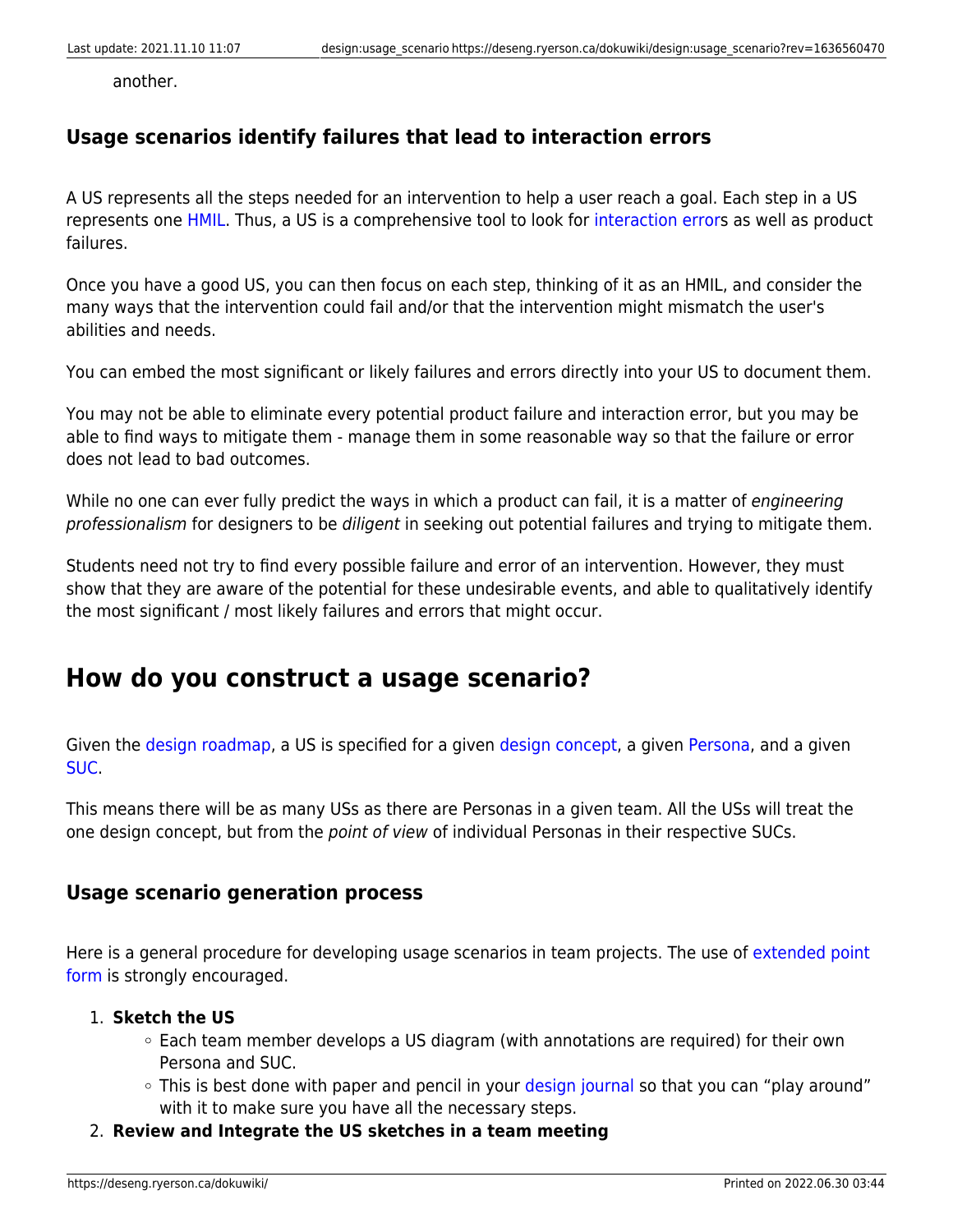$\circ$  In a team meeting, merge all the US diagrams into a single, generic baseline diagram that represents how the product you're designing would be used by a generic user. Think of this US as a visual instruction manual that you might ship with your product.

#### 3. **Develop a full diagram**

- Using an app like<https://www.diagrams.net/>, generate an "online" version of each US.
- $\circ$  Make sure all the USs have a consistent appearance and structure to make them easier to understand to "outsiders".

#### 4. **Add annotations and descriptive text**

- $\circ$  Make sure the actions are clear enough that a reader unacquainted with your project can still make sense of it.
- $\circ$  The rule of thumb is that if you struggled to encode a particular task of sequence of tasks, then you can expect the reader to need a little extra explanation to understand it.

#### 5. **Add interaction errors and product failures**

- The number of failures and errors you add will depend on the size and complexity of the diagram.
	- Remember that the goal is to demonstrate you can make good decisions about product failures, not include every conceivable failure/error.
	- Examples of product failures: an elevator's motor burning out during operation; a wine glass becoming permanently stained from holding red wine.
	- Examples of interaction errors: a user being unable to tell if they have successfully instructed an elevator car what floor to go to; a wine glass slipping out of a user's hand.
	- Focus on the failures and errors that will most seriously affect the performance of your concept.

#### 6. **Final review by the team**

Every team member should review every US diagram one last time to ensure accuracy, brevity, and completeness.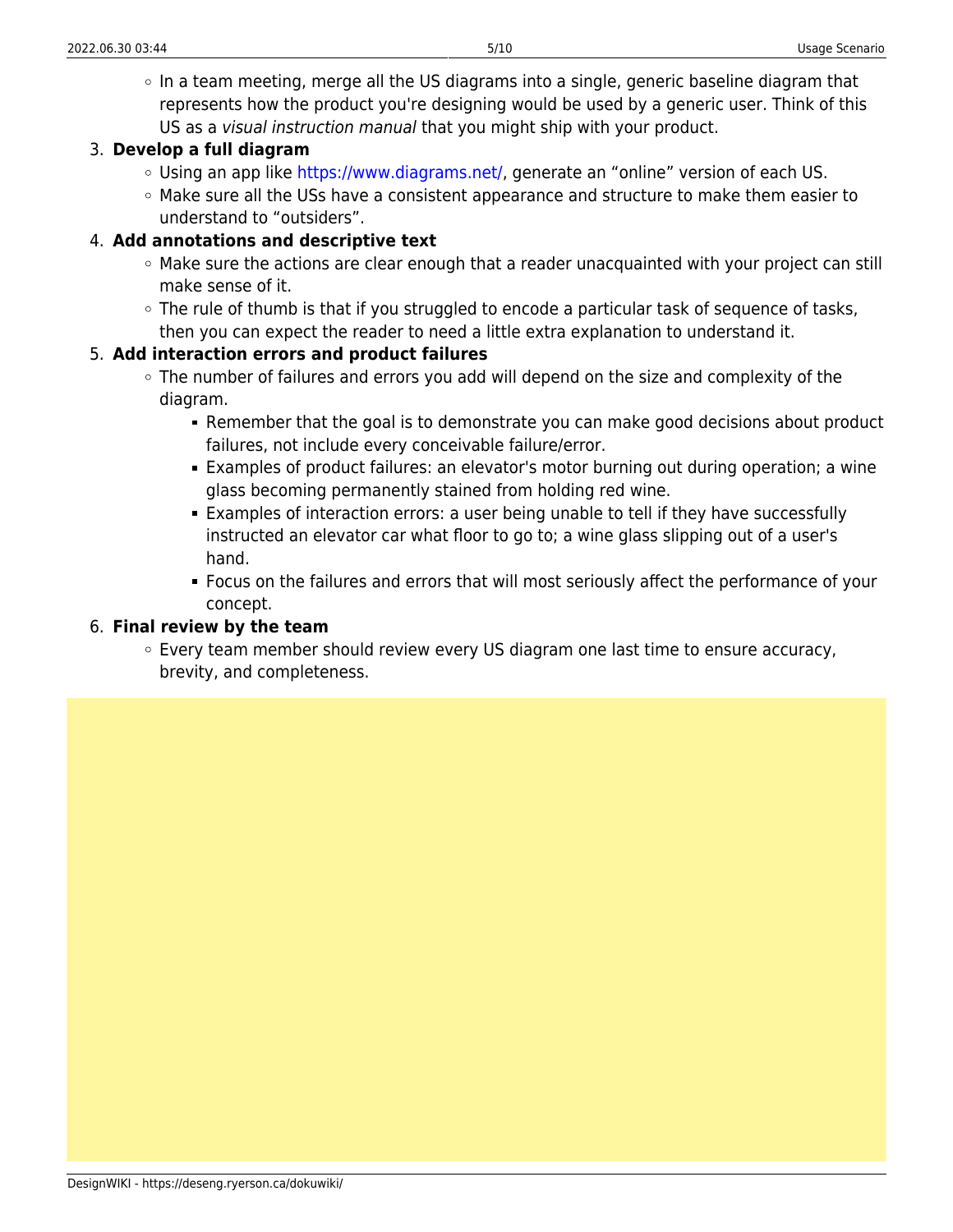

## <span id="page-7-0"></span>**Example: a way to blend foods**

A particular team member has developed a concept as shown to the right. The team member's Persona is Zoya. Zoya is known to be elderly and has arthritis in her hands. The SUC is described below.

Table 2: One possible SUC for a *making smoothies*.

| <b>SUC 2</b> An elderly person makes smoothies for their grandchildren.                                                                                                                                                                                                                            |  |  |
|----------------------------------------------------------------------------------------------------------------------------------------------------------------------------------------------------------------------------------------------------------------------------------------------------|--|--|
| <b>Owner</b> Archer                                                                                                                                                                                                                                                                                |  |  |
| On a warm summer afternoon, a grandparent makes smoothies for their four<br>grandchildren, who are visiting. The grandparent is alone except for the<br>children, and they are in the house belonging to the parents of one of the<br>children. The product is stored on an upper kitchen cabinet. |  |  |

One possible usage scenario is shown below.

 $\pmb{\times}$ 

Figure 1: One possible Usage Scenario diagram for the reference blender.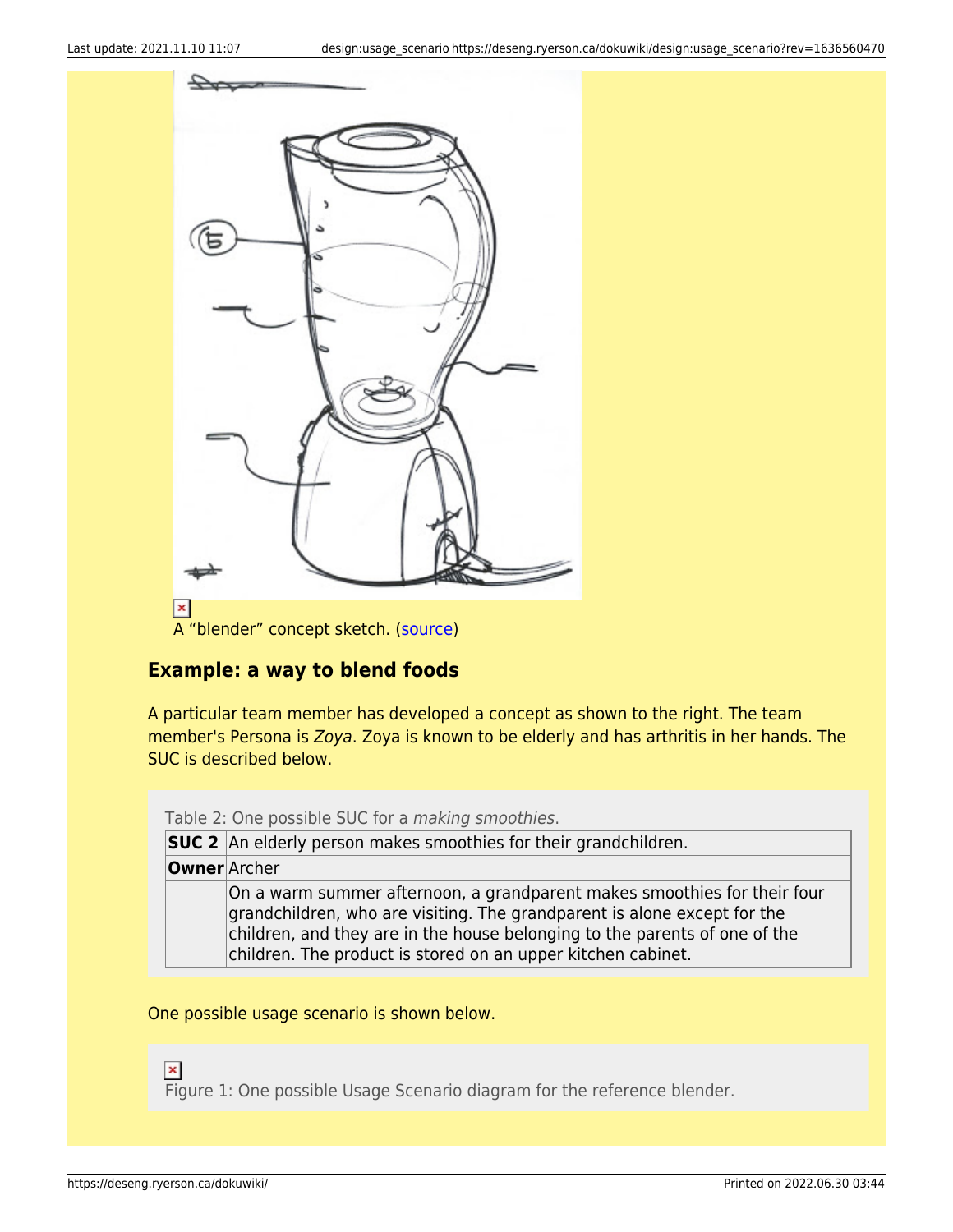Some notes about this example are in order.

Regarding formatting:

- The typical US diagram is not linear (as is evident from the branches in Figure [1.](#page--1-0) There could be many, many branches. Try to capture the most reasonable ones you expect.
- Notice how the three stages (initialization, use, and finalization) are rendered graphically. You may use this layout, or some other layout of your choosing so long as the three stages are clearly evident.
- The use of colour separates the main flow of each stage from the product failures. You may use different colours, so long as you use them consistently.
- Interaction errors are **not** shown in the example. These are left as an exercise to the reader.
- Curved corners on arrow links are best. This is evident where links merge or split. Most software packages for diagramming support this.
- Notice how multiple links heading in the same direction overlap. This helps keep the diagram tidy. Most software packages for diagramming support this.
- Notice the numbering scheme of the nodes.
	- Flow nodes are numbered as described above.
	- $\circ$  Product failures are numbered consecutively from 1.
	- Actions that follow a product failure are not numbered.

Regarding diagram structure:

- Notice the level of detail of the main flows. We should be able to envision modelling each task with a [HMIL](https://deseng.ryerson.ca/dokuwiki/design:hmil). The product failure nodes are not as important in this regard; they can be represented in more general terms.
- The nodes marked Go to Maintenance indicate that there is some other US diagram, called Maintenance to which one would refer if those circumstances arise.
- No description is given of what happens *inside* the blender (e.g., a switch is closed, a motor accelerates to a predefined speed, etc.) These are behaviours that are unknown at this level of design. They will become evident later, but only in support of achieving the performances that users expect.

Regarding intended meaning communicated by the diagram:

- The product failures are internal to the product. We represent them only insofar as they result in degradation of product performance that the users would experience, possibly as interaction errors (which are **not** shown in this example).
- Steps that occur outside of direct interactions between the product and users are ignored.
	- $\circ$  For instance, 2.17 and 2.18 make no reference to what the user will be pouring into. We are not designing the item into which users pour, only the thing from which we pour.
	- $\circ$  This is not to say that the item into which a user would pour the carafe contents is entirely irrelevant. It is only irrelevant here because we would expect such information to have been provided as part of the context of the SUC or as a [requirement.](https://deseng.ryerson.ca/dokuwiki/design:requirement) We will return to this point in later stages of the design process.
- Step 2.22 has manifestly different HF implications than 2.15. We might have considered looping from the YES branch of 2.21 back to 2.15; but this would be **incorrect** because the specifics of the actions a user would take to remove the carafe from the blender base are probably very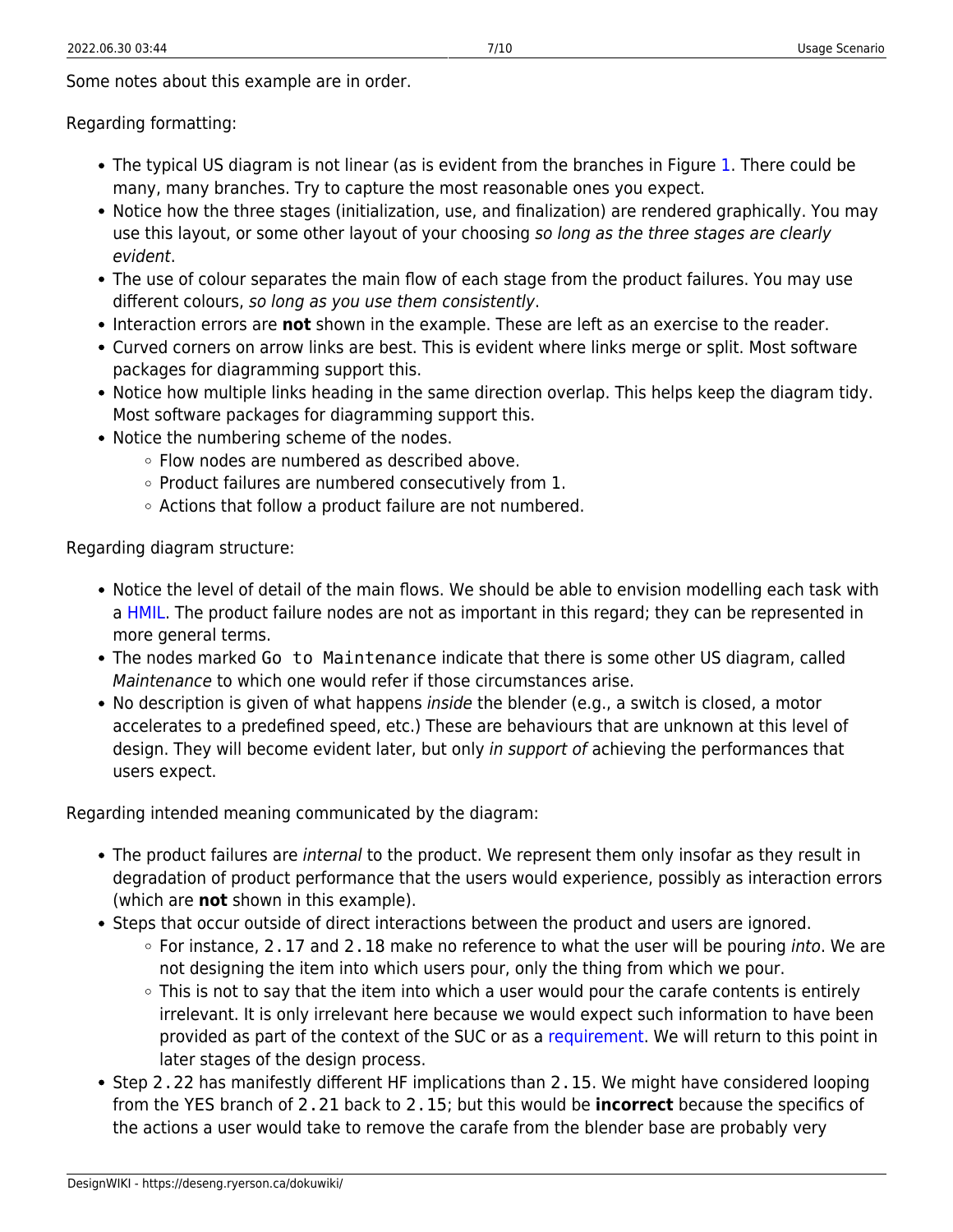different from those of lifting the carafe from a table or countertop. These HF factors are essential to a good design and so you must attend to them in detail.

• Step 3.5 could well connect to an entirely different US, one that focuses on how exactly to clean the blender. Anyone who has had to clean the carafe base (the part that has the blades attached) knows how challenging that can be. Whether a given team does or does not add another US for operational aspects such as cleaning will depend on each team. Remember, it is better to provide one truly outstanding US than two bad ones.

Regarding specific product failures:

- (1) Plug doesn't fit is not the result of the user's attempt to plug the blender in, but could be for instance due to the blender having a 3-prong plug, but there being only a 2-prong outlet.
- (2) Lid breaks is not the result of the user breaking it as they grasp or pull at it, but as a result of, for instance, an existing crack in the lid, or the lid having been "cemented" to the carafe by previous dried food. (Ick!)

#### *Exercise for the Reader*

- Go through the other product failures in Figure [1](#page--1-0) and make sure you understand how these are product failures and not [interaction error](https://deseng.ryerson.ca/dokuwiki/design:interaction_error)s.
- What interaction errors could you add to this US?

### <span id="page-9-0"></span>**Revising usage scenarios**

You may find, as you continue through the [design roadmap,](https://deseng.ryerson.ca/dokuwiki/design:design_roadmap) that your design is "drifting" away from what your US says the intervention should do. It's important to keep all the documentation of your design consistent, so you must update your US whenever you notice that it no longer represents accurately how your users will use your intervention.

Remember, however, that you can mention objects and structures that are not part of the intervention but are in the context of the general situation for which you are designing.

- It's okay to mention the *food* you put in the blender.
- It's okay to refer to the fork you do **not** want a child to stick into the toaster.
- It's okay to mention the briefcase you bring with you into the elevator.
- It's okay to refer to the diapers a parent will store in a baby stroller.

## <span id="page-9-1"></span>**Closing notes**

There is nothing magical about the format of US diagrams. It is developed to provide a highly efficient, easily constructed means of representing non-linear information. The format is required to help graders and assessors focus on content rather than having to "learn" to parse each team's individual format.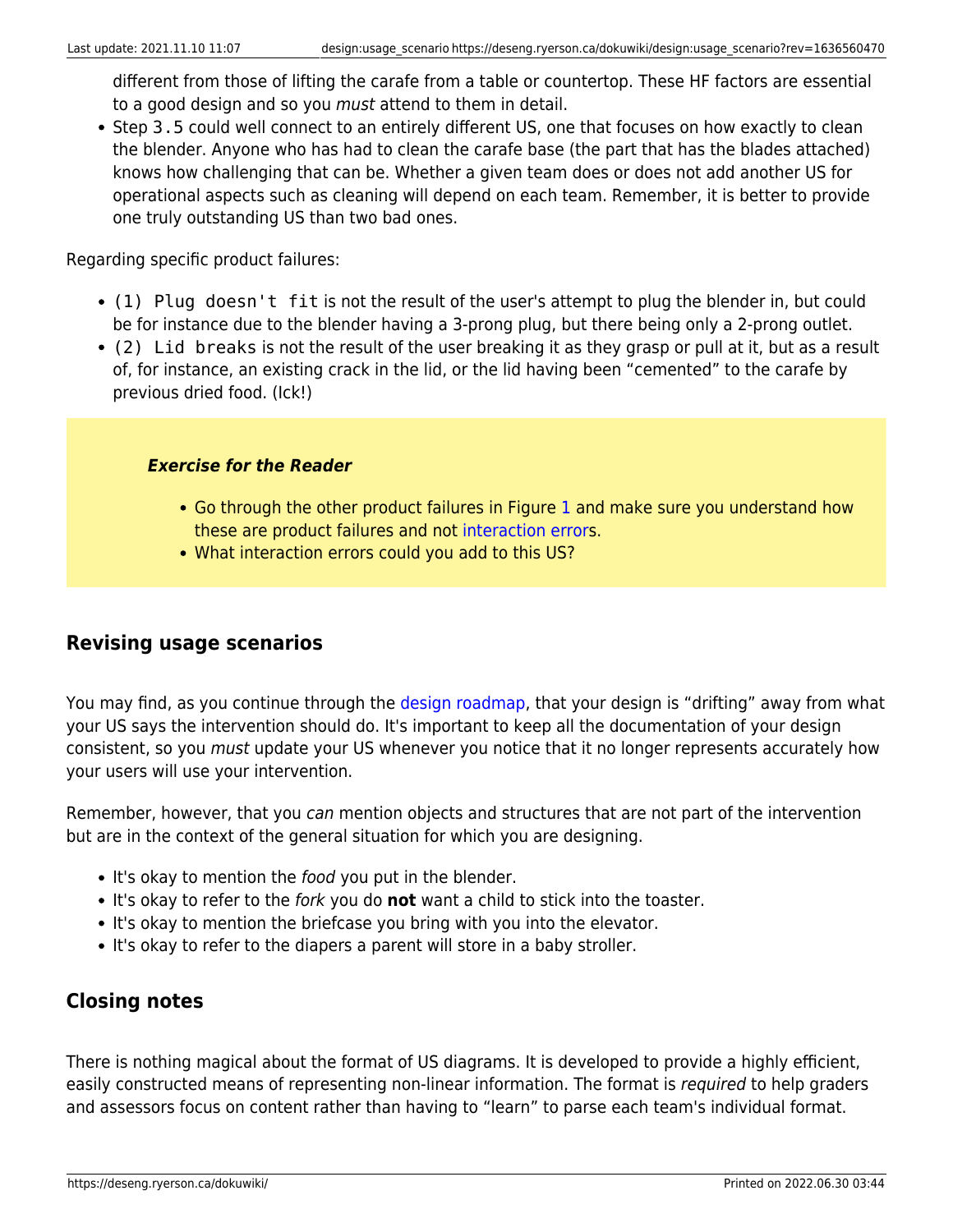**Exercise for the reader:** Do you see anything wrong with the sample usage scenarios? Discuss them in class.

**Exercise for the reader:** Explain each of the following design errors in terms of usage scenarios:

- There are no windows on the outer faces of [Toronto City Hall](http://www.toronto.ca/city_hall_tour/index.htm) because, when they were originally installed, they were sucked out by prevailing winds because the building is shaped like an airfoil.
- The [Dana Porter Library](http://www.brenner.ca/dand%20porter%20library3.jpg) at the University of Waterloo is two storeys shorter than it was supposed to be, because of the weight of the books.

Refer to the [coffeemaker case study](https://deseng.ryerson.ca/dokuwiki/design:coffeemaker_case_study). It is a good example of how easy it can be to design a functional product that is nonetheless unusable; however, a product that isn't functional cannot possibly be usable. That's why we start with functional USs, then move on to usability.

## <span id="page-10-0"></span>**Deliverables**

A "complete" US includes a diagram, clearly referencing the design concept, Personas, and SUCs for which it was created, and any explanatory notes that the team deems necessary. Notes may be added after the US diagram, using [extended point form](https://deseng.ryerson.ca/dokuwiki/teaching:extended_point_form) and indexing notes using the IDs of each step in the US.

## <span id="page-10-1"></span>**However**

Usage scenarios are essentially predictions, and so are of limited reliability. While it is possible to, over time and with sufficient data and revision, develop quite accurate scenarios, it can be a very difficult and time consuming task. It is therefore important to:

- **remain flexible:** you want to be able to adapt your scenarios and resulting design intervention to new data as it becomes available throughout a design process;
- **revisit the scenarios often:** it may be the case that just working on a design intervention is enough to bring to light new aspects of scenarios that you had not thought of originally; and
- **remember the users:** if you change a US, you also have to re-verify all the user considerations developed from them, or you risk ending up with an unusable product.

To really understand the problem of designing something, we would need to write out a whole series of usage scenarios. We would want to do this in consultation with our clients and with (at least a sample of) the typical expected users, and with the knowledge of the location and general needs for the intervention (one would expect this information to be at least hinted at in the [design brief](https://deseng.ryerson.ca/dokuwiki/design:design_brief) that the client uses to